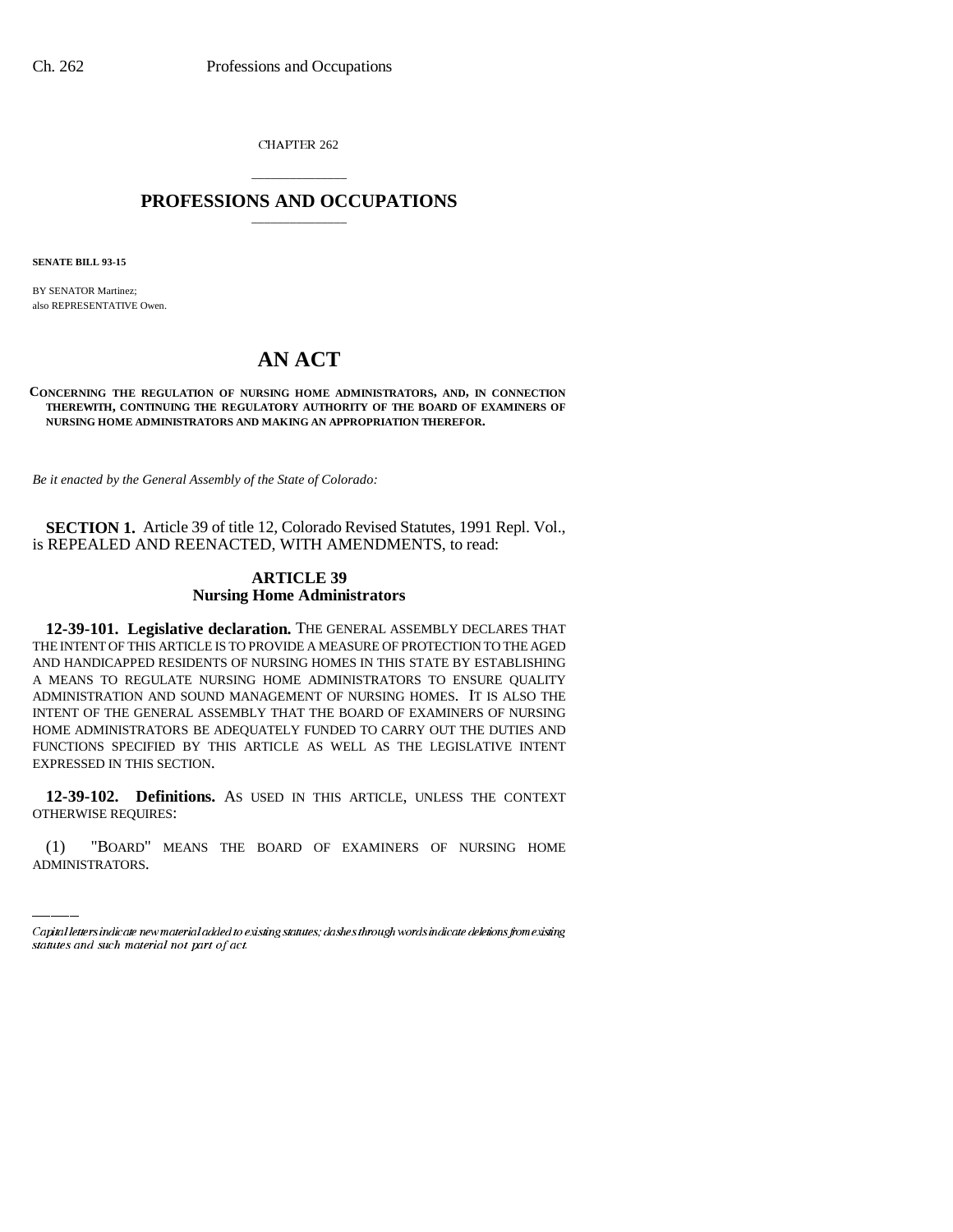(2) "NURSING HOME ADMINISTRATOR" MEANS ANY INDIVIDUAL LICENSED AND RESPONSIBLE FOR PLANNING, ORGANIZING, DIRECTING, AND CONTROLLING THE OPERATION OF A NURSING HOME OR WHO IN FACT PERFORMS SUCH FUNCTIONS, WHETHER OR NOT SUCH FUNCTIONS ARE SHARED BY ONE OR MORE OTHER PERSONS.

(3) "NURSING HOME ADMINISTRATOR-IN-TRAINING" MEANS AN INDIVIDUAL REGISTERED WITH THE BOARD PURSUANT TO THE PROVISIONS OF THIS ARTICLE.

(4) "NURSING HOME FACILITY" SHALL HAVE THE SAME MEANING AS THAT SET FORTH IN SECTION 25-1-1002, C.R.S., AND SHALL INCLUDE NURSING CARE FACILITIES, WHETHER PROPRIETARY OR NONPROFIT, WHICH ARE LICENSED UNDER SECTION 25-1-107 (1) (l) (I), C.R.S., OR PURSUANT TO THE RULES FOR NURSING HOMES PROMULGATED BY THE DEPARTMENT OF HEALTH. THE TERM "NURSING HOME" INCLUDES BUT IS NOT LIMITED TO NURSING HOMES OWNED OR ADMINISTERED BY THE STATE GOVERNMENT OR ANY AGENCY OR POLITICAL SUBDIVISION THEREOF.

(5) "PRACTICE OF NURSING HOME ADMINISTRATION" MEANS THE PLANNING, ORGANIZING, DIRECTING, AND CONTROL OF THE OPERATION OF A NURSING HOME.

(6) "REASONABLE GROUNDS" MEANS FACTS AND CIRCUMSTANCES SUFFICIENTLY STRONG TO WARRANT A PRUDENT PERSON TO BELIEVE THAT THE FACTS AND CIRCUMSTANCES ARE TRUE.

**12-39-103. Administrator license required.** NO PERSON SHALL PRACTICE OR OFFER TO PRACTICE NURSING HOME ADMINISTRATION IN THIS STATE OR USE ANY TITLE, SIGN, CARD, OR DEVICE TO INDICATE THAT SUCH PERSON IS A NURSING HOME ADMINISTRATOR, UNLESS SUCH PERSON HAS BEEN DULY LICENSED AS A NURSING HOME ADMINISTRATOR AS REQUIRED BY THIS ARTICLE.

**12-39-103.5. State training school.** THE NURSING HOME ADMINISTRATOR IN EACH OF THE THREE STATE HOME AND TRAINING SCHOOLS AT GRAND JUNCTION, PUEBLO, AND WHEAT RIDGE IS NOT REQUIRED TO BE THE SUPERINTENDENT OF SUCH FACILITY.

**12-39-104. Board of examiners of nursing home administrators - creation subject to termination.** (1) THERE IS HEREBY CREATED A BOARD OF EXAMINERS OF NURSING HOME ADMINISTRATORS IN THE DIVISION OF REGISTRATIONS IN THE DEPARTMENT OF REGULATORY AGENCIES, WHICH BOARD SHALL BE COMPOSED OF SEVEN MEMBERS AS FOLLOWS: THREE MEMBERS SHALL BE PRACTICING NURSING HOME ADMINISTRATORS DULY LICENSED UNDER THIS ARTICLE (WHICH MEMBERS SHALL BE FROM THE FOLLOWING AREAS OF DISCIPLINE, WITH NO TWO MEMBERS FROM THE SAME AREA; HOSPITAL ADMINISTRATION, NONPROFIT FACILITY ADMINISTRATION, PROPRIETARY FACILITY ADMINISTRATION, OR CONTINUUM OF CARE ADMINISTRATION), ONE MEMBER SHALL BE A PROFESSIONAL IN THE LONG-TERM CARE INDUSTRY, AND THREE MEMBERS SHALL BE REPRESENTATIVE OF THE PUBLIC AT LARGE. NO MORE THAN THREE OF THE MEMBERS OF THE BOARD SHALL BE OFFICIALS OR FULL-TIME EMPLOYEES OF STATE GOVERNMENT OR LOCAL GOVERNMENTS. THE TERM OF OFFICE FOR EACH MEMBER OF THE BOARD SHALL BE THREE YEARS. NO MEMBER OF THE BOARD SHALL SERVE MORE THAN TWO CONSECUTIVE TERMS. ALL THE MEMBERS OF THE BOARD SHALL BE RESIDENTS OF THIS STATE.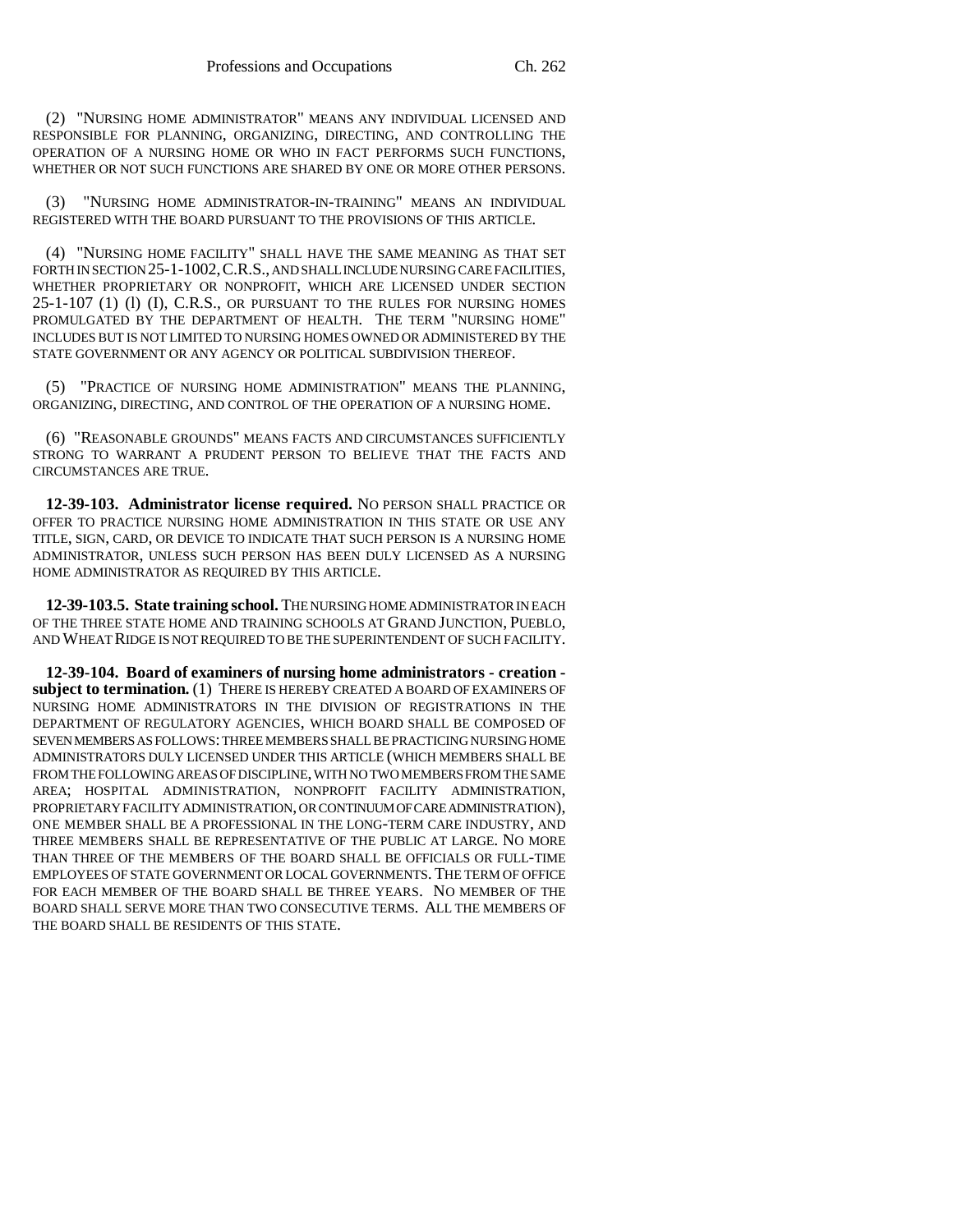(2) APPOINTMENTS TO THE BOARD SHALL BE MADE BY THE GOVERNOR. THE GOVERNOR MAY REMOVE ANY BOARD MEMBER FOR NEGLIGENCE, INCOMPETENCY, UNPROFESSIONAL CONDUCT, OR WILLFUL MISCONDUCT. ACTIONS CONSTITUTING NEGLECT OF DUTY SHALL INCLUDE BUT NOT BE LIMITED TO THE FAILURE TO ATTEND THREE CONSECUTIVE MEETINGS IN ANY ONE CALENDAR YEAR. APPOINTMENTS TO FILL VACANCIES SHALL BE MADE FOR THE REMAINDER OF THE UNEXPIRED TERM. A MEMBER WHO IS A PRACTICING NURSING HOME ADMINISTRATOR SHALL SERVE FOR A FULL TERM EVEN IF, DURING SUCH TERM, SUCH MEMBER CEASES TO BE A PRACTICING NURSING HOME ADMINISTRATOR.

(3) THE BOARD SHALL ELECT ANNUALLY FROM ITS MEMBERSHIP A CHAIR AND VICE-CHAIR. THE BOARD SHALL HOLD TWO OR MORE MEETINGS EACH YEAR. AT ANY MEETING A MAJORITY SHALL CONSTITUTE A QUORUM.

(4) THE BOARD SHALL EXERCISE ITS POWERS AND PERFORM ITS DUTIES AND FUNCTIONS SPECIFIED BY THIS ARTICLE UNDER THE DEPARTMENT OF REGULATORY AGENCIES AND THE EXECUTIVE DIRECTOR THEREOF AND THE DIVISION OF REGISTRATIONS AS IF THE SAME WERE TRANSFERRED TO THE DEPARTMENT BY A **TYPE 1** TRANSFER, AS SUCH TRANSFER IS DEFINED IN THE "ADMINISTRATIVE ORGANIZATION ACT OF 1968", ARTICLE 1 OF TITLE 24, C.R.S.

(5) THE DIRECTOR OF THE DIVISION OF REGISTRATIONS IN THE DEPARTMENT OF REGULATORY AGENCIES MAY APPOINT, SUBJECT TO SECTION 13 OF ARTICLE XII OF THE STATE CONSTITUTION, A PROGRAM ADMINISTRATOR TO THE BOARD. SUCH PROGRAM ADMINISTRATOR SHALL NOT BE A MEMBER OF THE BOARD, BUT SHALL HAVE SUCH POWERS AND SHALL PERFORM SUCH DUTIES AS ARE PRESCRIBED BY LAW AND THE RULES AND REGULATIONS OF THE BOARD. ADDITIONAL STAFF MAY BE APPOINTED BY THE DIRECTOR OF THE DIVISION OF REGISTRATIONS TO ADEQUATELY ASSIST THE BOARD AND THE PROGRAM ADMINISTRATOR IN KEEPING RECORDS AND IN THE PERFORMANCE OF THEIR DUTIES. THESE EMPLOYEES, IF ANY, SHALL BE APPOINTED AND SERVE IN ACCORDANCE WITH SECTION 13 OF ARTICLE XII OF THE STATE CONSTITUTION.

(6) THE PROVISIONS OF SECTION 24-34-104, C.R.S., CONCERNING THE TERMINATION SCHEDULE FOR REGULATORY BODIES OF THE STATE UNLESS EXTENDED AS PROVIDED IN THAT SECTION, ARE APPLICABLE TO THE BOARD OF EXAMINERS OF NURSING HOME ADMINISTRATORS CREATED BY THIS SECTION.

(7) MEMBERS SERVING ON THE BOARD OF EXAMINERS OF NURSING HOME ADMINISTRATORS AS IT EXISTED PRIOR TO JULY 1, 1993, SHALL CONTINUE TO SERVE UNTIL THEIR SUCCESSORS ARE APPOINTED.

**12-39-105. Powers and duties of the board.** (1) (a) THE BOARD HAS THE FOLLOWING POWERS AND DUTIES:

(I) (A) BY NO LATER THAN JULY 1, 1994, THE BOARD SHALL ADOPT RULES DEFINING STANDARDS OF NURSING HOME ADMINISTRATION, INCLUDING THE RESPONSIBILITIES AND DUTIES OF NURSING HOME ADMINISTRATORS, CONSISTENT WITH THIS ARTICLE. SUCH RULES MUST BE MET BY INDIVIDUALS IN ORDER TO RECEIVE AND RETAIN A LICENSE AND SHALL BE DESIGNED TO ENSURE THAT NURSING HOME ADMINISTRATORS ARE QUALIFIED BY EDUCATION AND TRAINING IN THE APPROPRIATE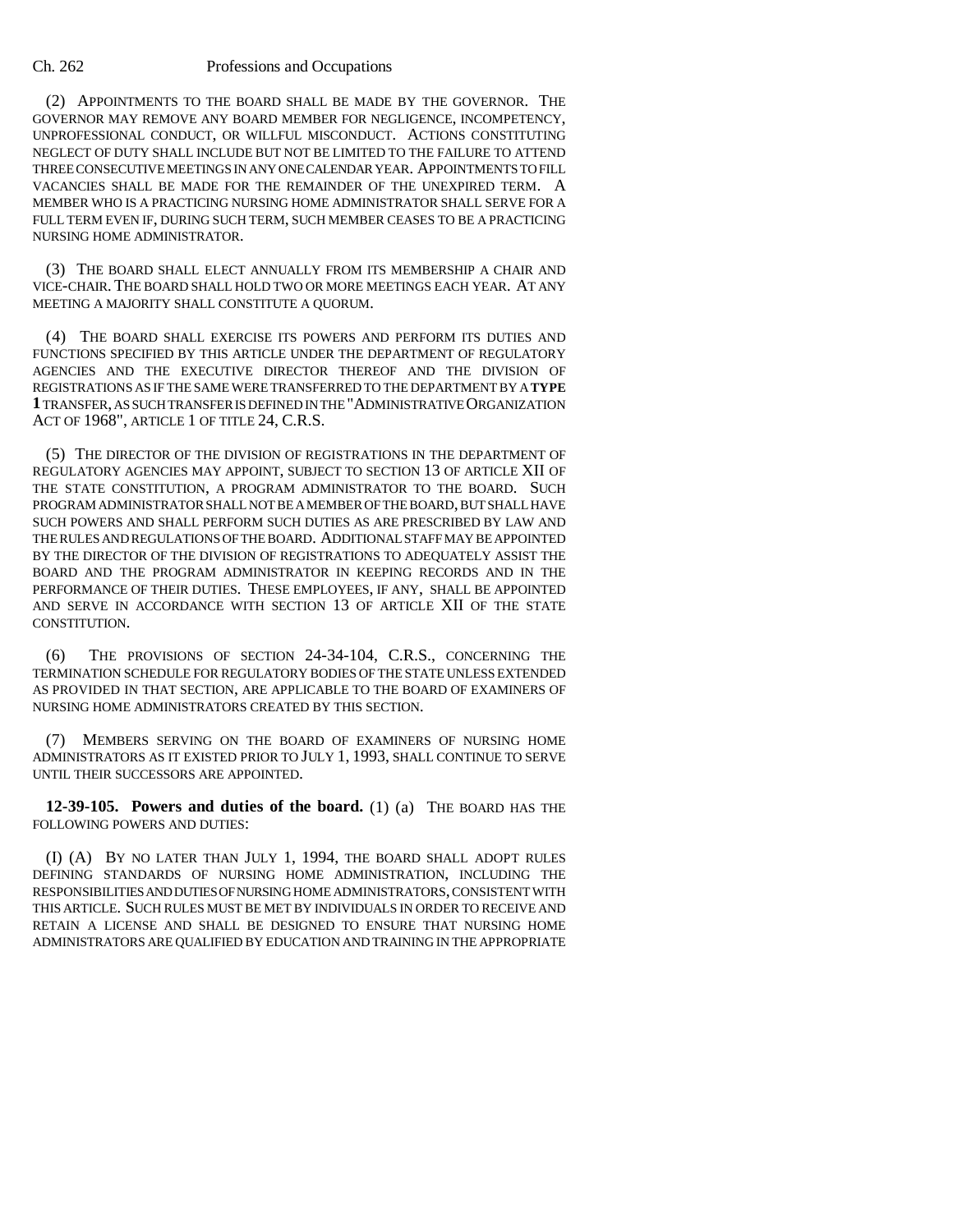FIELD TO SERVE AS NURSING HOME ADMINISTRATORS.

(B) TO DEVELOP AND APPLY APPROPRIATE TECHNIQUES, INCLUDING EXAMINATIONS AND INVESTIGATIONS, FOR DETERMINING WHETHER AN INDIVIDUAL MEETS SUCH STANDARDS;

(II) TO ISSUE LICENSES TO INDIVIDUALS DETERMINED, AFTER APPLICATION OF SUCH TECHNIQUES, TO MEET SUCH STANDARDS SPECIFIED IN SUBPARAGRAPH (I) OF THIS PARAGRAPH (a);

(III) TO REVOKE, SUSPEND, WITHHOLD, OR REFUSE TO RENEW ANY LICENSE PREVIOUSLY ISSUED BY THE BOARD, TO PLACE ON PROBATION A LICENSEE OR TEMPORARY LICENSE HOLDER, OR TO ISSUE A LETTER OF ADMONITION TO A LICENSEE IN ACCORDANCE WITH SECTION 12-39-112 (3) IN ANY CASE WHERE THE INDIVIDUAL HOLDING ANY SUCH LICENSE IS DETERMINED TO HAVE FAILED TO CONFORM TO THE REQUIREMENTS OF THE STANDARDS PROVIDED IN SUBPARAGRAPH (I) OF THIS PARAGRAPH (a) OR THE GROUNDS FOR DISCIPLINE SET FORTH IN SECTION 12-39-111;

(IV) TO ESTABLISH AND CARRY OUT PROCEDURES DESIGNED TO ENSURE THAT INDIVIDUALS LICENSED AS NURSING HOME ADMINISTRATORS WILL, DURING ANY PERIOD THAT THEY SERVE AS SUCH, COMPLY WITH THE REQUIREMENTS OF SUCH STANDARDS SPECIFIED IN SUBPARAGRAPH (I) OF THIS PARAGRAPH (a);

(V) TO CONDUCT INVESTIGATIONS, HOLD HEARINGS, AND TAKE EVIDENCE IN ALL MATTERS RELATING TO THE EXERCISE AND PERFORMANCE OF THE POWERS AND DUTIES VESTED IN THE BOARD AND, IN CONNECTION WITH ANY INVESTIGATION FOLLOWING THE FILING OF A SIGNED COMPLAINT OR ANY HEARING, TO ADMINISTER OATHS AND ISSUE SUBPOENAS COMPELLING THE ATTENDANCE AND TESTIMONY OF WITNESSES AND THE PRODUCTION OF BOOKS, PAPERS, OR RECORDS RELEVANT TO AN INVESTIGATION OR HEARING;

(VI) TO PREPARE AND TRANSMIT ANNUALLY, IN THE FORM AND MANNER PRESCRIBED BY THE HEADS OF THE PRINCIPAL DEPARTMENTS PURSUANT TO THE PROVISIONS OF SECTION 24-1-136,C.R.S., A REPORT ACCOUNTING TO THE GOVERNOR FOR THE EFFICIENT DISCHARGE OF ALL RESPONSIBILITIES ASSIGNED BY LAW TO THE BOARD, AND TO MAKE SUCH REPORT AVAILABLE TO THE GENERAL ASSEMBLY.

(b) ANY SUBPOENA ISSUED UNDER THE AUTHORITY OF SUBPARAGRAPH (V) OF PARAGRAPH (a) OF THIS SUBSECTION (1) SHALL BE ENFORCEABLE BY A DISTRICT COURT. IN ORDER TO AID THE BOARD IN ANY SUCH HEARING OR INVESTIGATION THE BOARD, THROUGH ANY MEMBER OR THE PROGRAM ADMINISTRATOR THEREOF, SHALL HAVE THE POWER TO ISSUE SUBPOENAS COMMANDING THE ATTENDANCE OF WITNESSES AND THE PRODUCTION OF COPIES OF ANY RECORDS CONTAINING INFORMATION RELEVANT TO THE PRACTICE OF NURSING HOME ADMINISTRATION RENDERED BY ANY LICENSEE, INCLUDING PATIENT RECORDS OF THE INSTITUTION AND PERSONAL RECORDS OF THE LICENSEE. THE PERSON PROVIDING SUCH COPIES SHALL PREPARE THEM FROM THE ORIGINAL RECORD AND SHALL DELETE FROM THE COPY PROVIDED PURSUANT TO THE SUBPOENA THE NAME OF THE PATIENT, BUT SHALL IDENTIFY THE PATIENT BY A NUMBERED CODE, TO BE RETAINED BY THE CUSTODIAN OF THE RECORDS FROM WHICH THE COPIES WERE MADE. UPON CERTIFICATION OF THE CUSTODIAN THAT THE COPIES ARE TRUE AND COMPLETE EXCEPT FOR THE PATIENT'S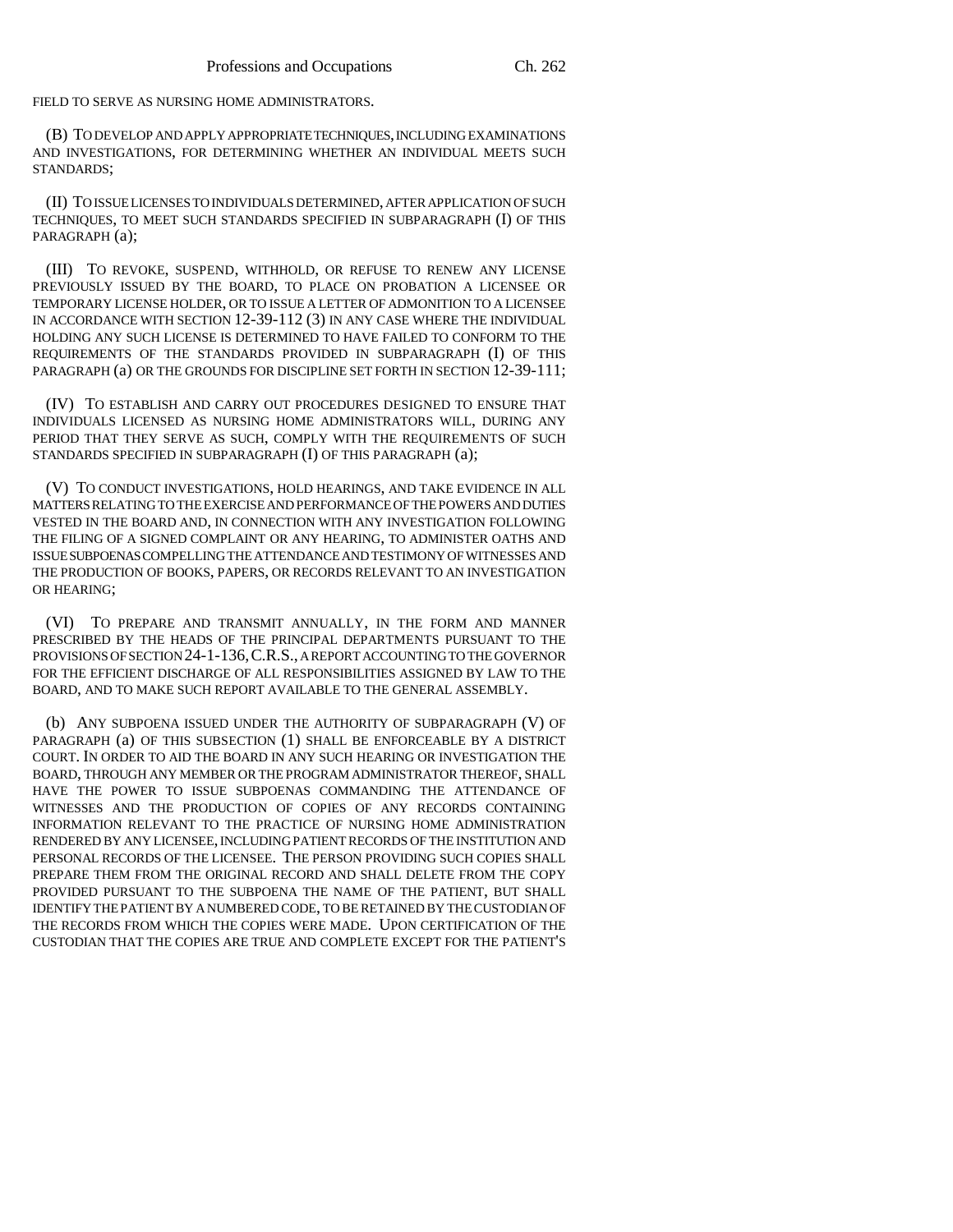NAME, THEY SHALL BE DEEMED AUTHENTIC, SUBJECT TO THE RIGHT TO INSPECT THE ORIGINALS FOR THE LIMITED PURPOSE OF ASCERTAINING THE ACCURACY OF THE COPIES. NO PRIVILEGE OF CONFIDENTIALITY SHALL EXIST WITH RESPECT TO SUCH COPIES, AND NO LIABILITY SHALL LIE AGAINST THE BOARD, THE CUSTODIAN, OR THE CUSTODIAN'S AUTHORIZED EMPLOYEE FOR FURNISHING OR USING SUCH COPIES IN ACCORDANCE WITH THIS SUBSECTION (1).

(2) (a) THE BOARD SHALL CONSIDER WITHOUT LIMITATION ALL OF THE FOLLOWING IN MAKING ANY DETERMINATION TO INITIATE DISCIPLINARY ACTION WHETHER BASED ON A SPECIFIC COMPLAINT OR AS AN OUTCOME OF SURVEY RESULTS BY THE DEPARTMENT OF HEALTH:

(I) ANY INFORMATION PROVIDED TO THE BOARD BY THE NURSING HOME ADMINISTRATOR;

(II) THE FACTS AS STATED IN REPORTS RECEIVED THAT OCCURRED DURING THE TIME A NURSING HOME ADMINISTRATOR WAS SERVING IN THE CAPACITY OF NURSING HOME ADMINISTRATOR IN THE FACILITY;

(III) WHETHER THE NURSING HOME ADMINISTRATOR COULD HAVE OR SHOULD HAVE PREVENTED THE CIRCUMSTANCES WHICH RESULTED IN THE INVESTIGATION.

(b) PRIOR TO MAKING A FINAL DETERMINATION TO INITIATE ACTION AGAINST A NURSING HOME ADMINISTRATOR, THE BOARD SHALL NOTIFY SUCH ADMINISTRATOR THAT THE BOARD IS CONSIDERING ACTION AND PROVIDE THE ADMINISTRATOR WITH AN OPPORTUNITY TO SHOW JUST CAUSE WHY REMEDIAL OR DISCIPLINARY ACTION SHOULD NOT BE INITIATED.

(3) (a) ON OR BEFORE JULY 1, 1994, THE BOARD SHALL DEVELOP RULES AND REGULATIONS, WITH INPUT FROM LONG-TERM CARE FACILITY PROVIDER ASSOCIATIONS, THE DEPARTMENT OF HEALTH, THE OFFICE OF THE STATE ATTORNEY GENERAL, AND CONSUMER REPRESENTATIVES CONCERNING FACTORS TO BE CONSIDERED IN DETERMINING PERFORMANCE WHICH FAILS TO MEET GENERALLY ACCEPTED STANDARDS FOR NURSING HOME ADMINISTRATORS, AND WHETHER OR NOT REMEDIAL OR DISCIPLINARY ACTIONS ARE WARRANTED. THE BOARD MAY CREATE AN ADVISORY COMMITTEE TO ASSIST THE BOARD IN DEVELOPING STANDARDS THAT DESCRIBE THE RESPONSIBILITIES AND DUTIES OF NURSING HOME ADMINISTRATORS.

(b) IF AFTER AN INVESTIGATION THE BOARD DETERMINES THAT THERE ARE REASONABLE GROUNDS TO BELIEVE THAT THE PERFORMANCE OF A LICENSED ADMINISTRATOR IS INCONSISTENT WITH THE HEALTH OR SAFETY OF RESIDENTS IN THE CARE OF THE FACILITY IN WHICH THE ADMINISTRATOR WORKS AND IS CONTRARY TO STANDARDS ADOPTED BY THE BOARD, THE BOARD MAY INITIATE DISCIPLINARY ACTION AS MAY BE WARRANTED.

(4) THE BOARD SHALL HAVE THE AUTHORITY TO MAKE RULES CONSISTENT WITH LAW AS MAY BE NECESSARY FOR THE PROPER PERFORMANCE OF ITS DUTIES AND TO TAKE SUCH OTHER ACTIONS AS MAY BE NECESSARY TO ENABLE THE STATE TO MEET THE REQUIREMENTS SET FORTH IN SECTION 1908 OF THE FEDERAL "SOCIAL SECURITY ACT", THE FEDERAL RULES PROMULGATED THEREUNDER, AND OTHER PERTINENT FEDERAL REQUIREMENTS.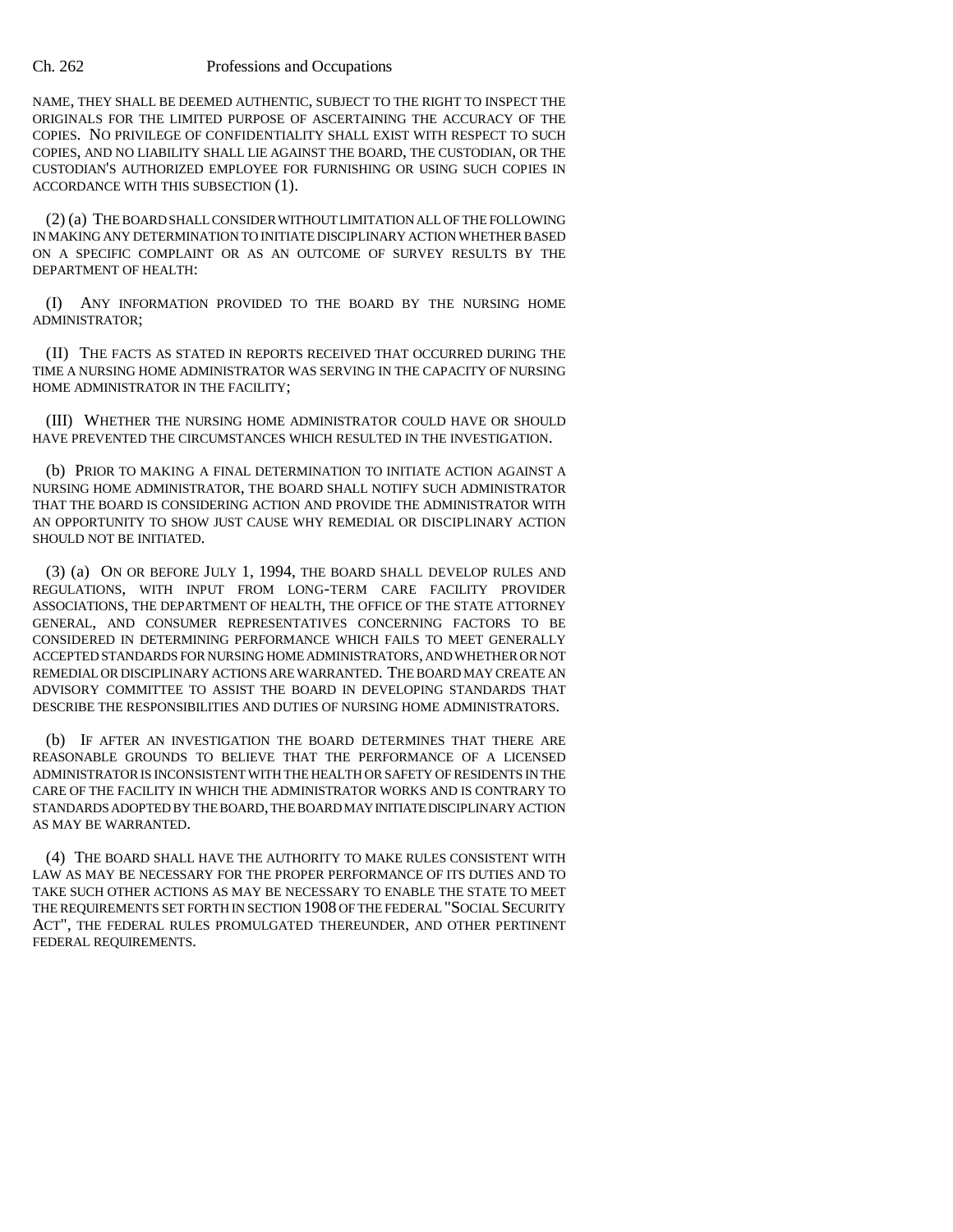**12-39-106. Qualifications for admission to examination.** (1) THE BOARD SHALL ADMIT TO EXAMINATION FOR LICENSURE AS A NURSING HOME ADMINISTRATOR ANY APPLICANT WHO PAYS A FEE AS DETERMINED BY THE BOARD, WHO SUBMITS EVIDENCE OF SUITABILITY PRESCRIBED BY THE BOARD, AND WHO IS AT LEAST TWENTY-ONE YEARS OLD; EXCEPT THAT NO APPLICANT FOR A LICENSE AS A NURSING HOME ADMINISTRATOR SHALL BE ADMITTED TO SUCH LICENSING EXAMINATION, NOR SHALL SUCH APPLICANT BE ENTITLED TO OR BE GRANTED A LICENSE AS A NURSING HOME ADMINISTRATOR, UNLESS SUCH APPLICANT SUBMITS WRITTEN EVIDENCE, ON FORMS PROVIDED BY THE BOARD, OF SUCCESSFUL COMPLETION OF TWO YEARS OF COLLEGE LEVEL STUDY IN AN ACCREDITED INSTITUTION OF HIGHER EDUCATION IN AREAS RELATING TO HEALTH CARE OR HOSPITAL ADMINISTRATION.

(2) ANY PERSON WHO APPLIES FOR EXAMINATION PURSUANT TO SUBSECTION (1) OF THIS SECTION SHALL ALSO BE SUBJECT TO THE REQUIREMENTS OF SECTION 12-39-107.

(3) ANY PERSON WHO APPLIES FOR EXAMINATION PURSUANT TO SUBSECTION (1) OF THIS SECTION, IN LIEU OF THE EDUCATIONAL REQUIREMENTS PROVIDED FOR THEREIN, MAY SUBMIT EVIDENCE SATISFACTORY TO THE BOARD THAT SUCH APPLICANT HAS OBTAINED TWO YEARS OF SATISFACTORY PRACTICAL EXPERIENCE IN NURSING HOME ADMINISTRATION OR IN A COMPARABLE HEALTH MANAGEMENT AND ADMINISTRATIVE AREA FOR EACH YEAR OF REQUIRED COLLEGE LEVEL STUDY IF IN COMPLIANCE WITH FEDERAL REQUIREMENTS.

**12-39-107. Administrator-in-training.** (1) EVERY APPLICANT FOR A NURSING HOME ADMINISTRATOR LICENSE WHO HAS OTHERWISE QUALIFIED UNDER THE PROVISIONS OF SECTION 12-39-106 SHALL BE GRANTED ADMISSION TO THE ADMINISTRATOR-IN-TRAINING PROGRAM IN ACCORDANCE WITH THE RULES OF THE BOARD. UPON SUCCESSFUL COMPLETION OF THE TWO-THOUSAND-HOUR TRAINING PERIOD, SAID APPLICANT SHALL BE ELIGIBLE TO TAKE THE EXAMINATION.

(2) THE ADMINISTRATOR-IN-TRAINING SHALL SUBMIT BI-MONTHLY PROGRESS REPORTS ON FORMS PROVIDED BY THE BOARD.

(3) EVERY NURSING HOME ADMINISTRATOR-IN-TRAINING SHALL REGISTER THE FACT OF SUCH TRAINING WITH THE BOARD IN ACCORDANCE WITH THE RULES AND ON FORMS PROVIDED BY THE BOARD.

(4) THE BOARD SHALL, THROUGH RULES AND REGULATIONS, ESTABLISH A MONITORING MECHANISM THAT WILL PROVIDE OVERSIGHT OF THE ADMINISTRATOR-IN-TRAINING PROGRAM.

(5) THIS SECTION SHALL NOT APPLY TO THE FOLLOWING:

(a) INDIVIDUALS WHO HAVE OBTAINED A BACHELOR'S DEGREE IN BUSINESS ADMINISTRATION, PUBLIC HEALTH ADMINISTRATION, HEALTH ADMINISTRATION, OR ANY OTHER RELATED DEGREE OR DEGREES DEEMED APPROPRIATE BY THE BOARD;

(b) INDIVIDUALS WHO HAVE OBTAINED AN ASSOCIATE DEGREE IN A HEALTH CARE-RELATED FIELD AND WHO HAVE ALSO OBTAINED A MINIMUM OF TWO YEARS EXPERIENCE IN SUPERVISION OR ADMINISTRATION IN A NURSING HOME OR HOSPITAL.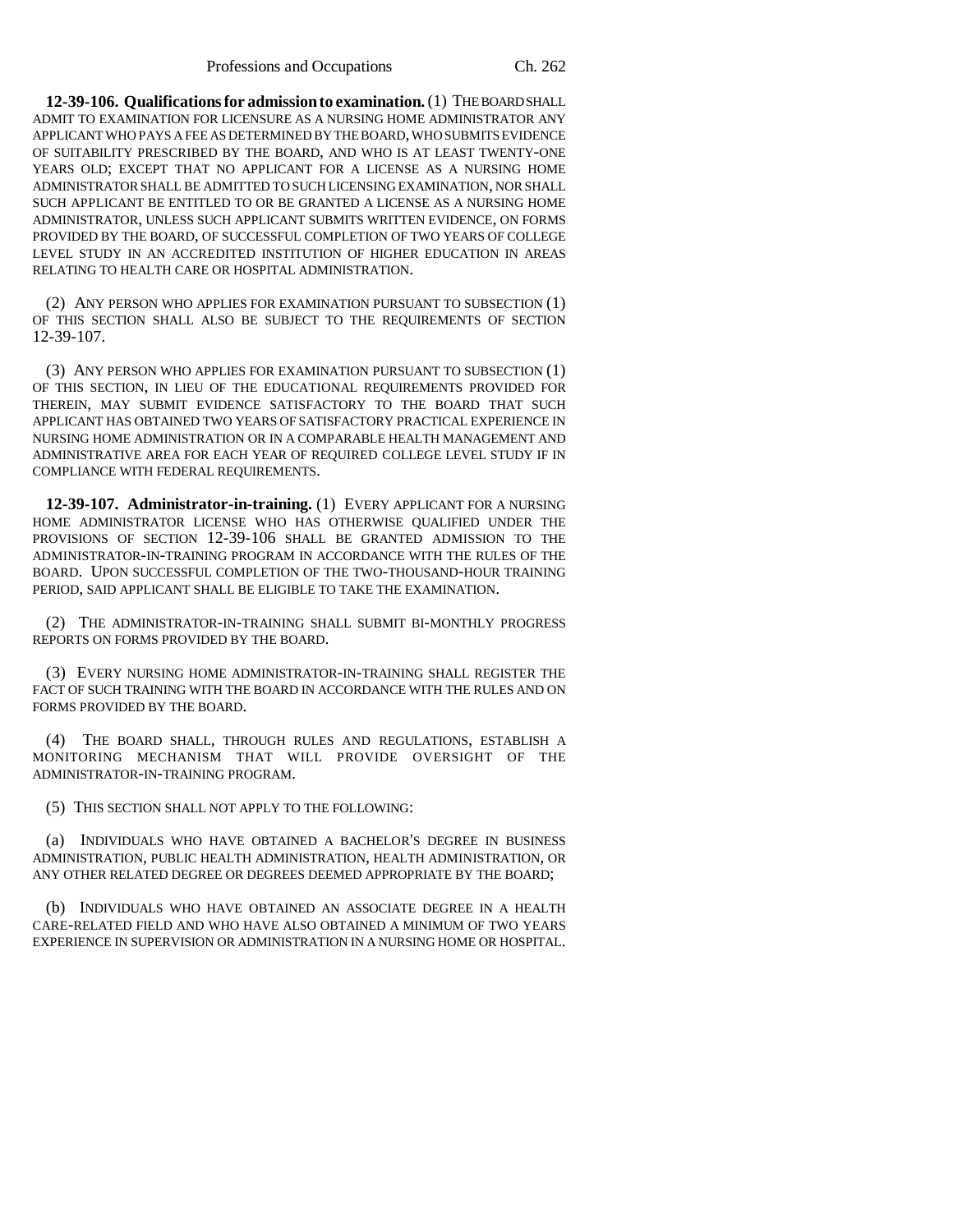FOR PURPOSES OF THIS SECTION, A REGISTERED NURSE WHO IS A GRADUATE OF A THREE-YEAR DIPLOMA PROGRAM SHALL BE CONSIDERED TO HAVE MET THE ASSOCIATE DEGREE REQUIREMENT.

(6) THE BOARD MAY WAIVE ANY PORTION REQUIRED BY SUBSECTION (1) OF THIS SECTION IF IT FINDS THAT THE APPLICANT HAS PRIOR EXPERIENCE OR TRAINING SUFFICIENT TO SATISFY REQUIREMENTS ESTABLISHED BY RULE OR REGULATION OF THE BOARD.

**12-39-108. Licenses.** (1) ANY LICENSE ISSUED BY THE BOARD SHALL BE VALID FOR A PERIOD OF ONE YEAR FROM THE DATE OF ISSUANCE. ANY SUCH LICENSE SHALL BE SUBJECT TO RENEWAL BY THE BOARD PURSUANT TO THE STANDARDS SET FORTH IN SECTION 24-4-104,C.R.S. IF ANY LICENSEE FAILS TO RENEW SUCH LICENSE PRIOR TO ITS EXPIRATION THE LICENSE SHALL AUTOMATICALLY EXPIRE. A NURSING HOME ADMINISTRATOR FORMERLY LICENSED IN THIS STATE MAY HAVE AN EXPIRED LICENSE REINSTATED, PURSUANT TO RULES AND REGULATIONS ESTABLISHED BY THE BOARD.

(2) ANY PERSON HOLDING A VALID LICENSE AS A NURSING HOME ADMINISTRATOR PRIOR TO JULY 1, 1993, SHALL BE LICENSED UNDER THE PROVISIONS OF THIS ARTICLE WITHOUT FURTHER APPLICATION BY SAID PERSON.

(3) ONLY AN INDIVIDUAL WHO HAS QUALIFIED AS A LICENSED NURSING HOME ADMINISTRATOR UNDER THE PROVISIONS OF THIS ARTICLE AND WHO HOLDS A VALID CURRENT LICENSE PURSUANT TO THE PROVISIONS OF THIS SECTION HAS THE PRIVILEGE OF USING THE TITLE "NURSING HOME ADMINISTRATOR" AND THE RIGHT AND THE PRIVILEGE OF USING THE ABBREVIATION "N.H.A." AFTER SUCH PERSON'S NAME.

(4) THE BOARD SHALL MAINTAIN A LIST OF ALL LICENSED NURSING HOME ADMINISTRATORS, WHICH LIST SHALL SHOW: THE PLACE OF RESIDENCE, THE NAME AND AGE OF EACH LICENSEE, ANY ACTION TAKEN BY THE BOARD, THE NUMBER OF THE LICENSE ISSUED TO THE LICENSEE, AND SUCH OTHER PERTINENT INFORMATION AS THE BOARD MAY DEEM NECESSARY. THE DEPARTMENT SHALL KEEP A LIST OF APPLICANTS WHO ARE DENIED.

(5) THE BOARD MAY ISSUE A TEMPORARY LICENSE TO AN APPLICANT FOR A PERIOD NOT TO EXCEED SIX MONTHS. THE BOARD SHALL PROMULGATE RULES AND REGULATIONS FOR THE ISSUANCE OF SUCH A TEMPORARY LICENSE.

(6) A TEMPORARY LICENSE SHALL BE GRANTED TO AN APPLICANT WHO IS EMPLOYED AS A HOSPITAL ADMINISTRATOR BY A GENERAL HOSPITAL LICENSED OR CERTIFIED BY THE DEPARTMENT OF HEALTH. SUCH TEMPORARY PERMIT SHALL BE GRANTED FOR A PERIOD NOT TO EXCEED TWELVE MONTHS AND SHALL BE VOID AT SUCH TIME THE LICENSE HOLDER IS NO LONGER EMPLOYED BY THE GENERAL HOSPITAL.

(7) THE BOARD SHALL ESTABLISH, PURSUANT TO SECTION 24-34-105,C.R.S., AND PUBLISH ANNUALLY A SCHEDULE OF FEES FOR THE LICENSING OF NURSING HOME ADMINISTRATORS.

(8) ALL MONEYS COLLECTED OR RECEIVED BY THE BOARD SHALL BE TRANSMITTED TO THE STATE TREASURER WHO SHALL CREDIT THE SAME AS PROVIDED IN SECTION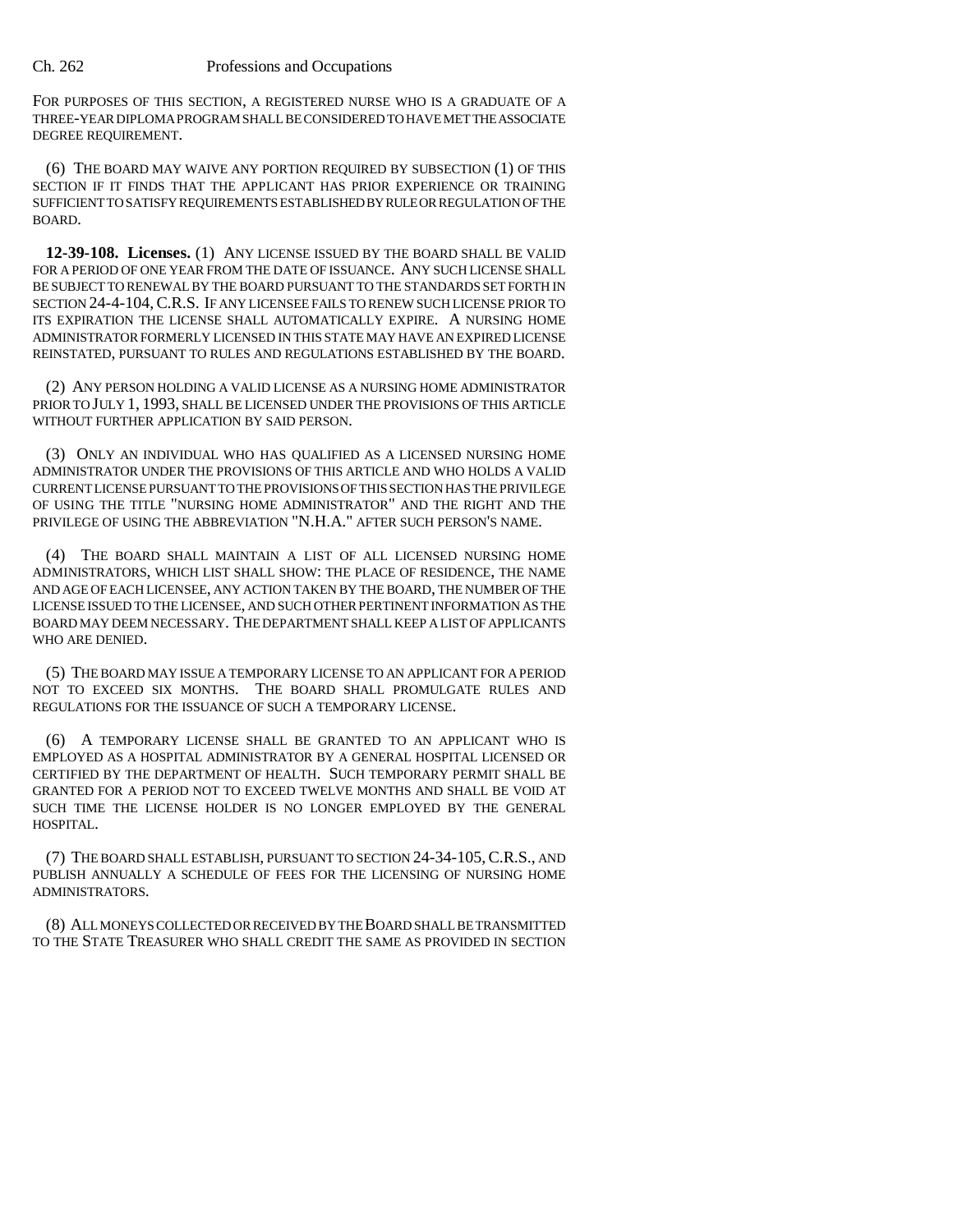24-34-105, C.R.S., AND THE GENERAL ASSEMBLY SHALL MAKE ANNUAL APPROPRIATIONS PURSUANT TO SAID SECTION FOR THE EXPENDITURES OF THE BOARD INCURRED IN THE PERFORMANCE OF ITS DUTIES UNDER THIS ARTICLE, WHICH EXPENDITURES SHALL BE MADE FROM SUCH APPROPRIATIONS UPON VOUCHERS AND WARRANTS DRAWN PURSUANT TO LAW.

(9) NO NURSING HOME ADMINISTRATOR WHO HAS HAD A LICENSE REVOKED MAY APPLY FOR LICENSURE BEFORE A ONE-YEAR WAITING PERIOD FOLLOWING THE DATE OF SUCH REVOCATION AND MUST COMPLY WITH ALL REQUIREMENTS ESTABLISHED BY RULES AND REGULATIONS OF THE BOARD.

(10) EACH LICENSEE SHALL, WITHIN THIRTY DAYS, NOTIFY THE BOARD OF ANY CONVICTION OF A FELONY OR THE ACCEPTANCE OF A GUILTY PLEA OR A PLEA OF NOLO CONTENDERE TO A FELONY.

**12-39-109. Examinations.** (1) THE BOARD SHALL DETERMINE THE SUBJECTS OF THE STATE EXAMINATION FOR ALL APPLICANTS FOR LICENSURE AS NURSING HOME ADMINISTRATORS.

(2) EXAMINATIONS SHALL BE HELD AT LEAST SEMIANNUALLY AT SUCH TIMES AND PLACES AS THE BOARD SHALL DESIGNATE. ANY EXAMINATION SHALL BE PREPARED OR APPROVED BY THE BOARD.

(3) THE BOARD SHALL HAVE THE AUTHORITY TO SELECT AND ADMINISTER A NATIONAL EXAMINATION.

**12-39-110. Reciprocity.** (1) THE BOARD SHALL ISSUE A LICENSE TO ANY PERSON DULY LICENSED TO PRACTICE NURSING HOME ADMINISTRATION IN ANOTHER STATE OR TERRITORY OF THE UNITED STATES WHO POSSESSES CREDENTIALS AND QUALIFICATIONS WHICH ARE SUBSTANTIALLY EQUIVALENT TO THE REQUIREMENTS OF SECTION 12-39-106 AND WHO SUCCESSFULLY COMPLETES THE COLORADO STATE EXAMINATION PROVIDED IN SECTION 12-39-109. FOR PURPOSES OF THIS SECTION, "STATE OR TERRITORY" INCLUDES THE DISTRICT OF COLUMBIA AND THE COMMONWEALTH OF PUERTO RICO.

(2) AN APPLICANT FOR LICENSURE UNDER THIS SECTION SHALL SUBMIT TO THE BOARD, IN A FORM PRESCRIBED BY THE BOARD, ALL OF THE FOLLOWING:

(a) EVIDENCE THAT THE APPLICANT HOLDS A CURRENT, ACTIVE LICENSE TO PRACTICE NURSING HOME ADMINISTRATION ISSUED BY A STATE OR TERRITORY OF THE UNITED STATES OTHER THAN COLORADO. SUCH EVIDENCE SHALL INCLUDE A LICENSE HISTORY FROM THE STATE OR TERRITORY THAT ISSUED THE LICENSE, INDICATING WHETHER ANY DISCIPLINARY OR OTHER ADVERSE ACTIONS ARE CURRENTLY PENDING OR HAVE EVER BEEN TAKEN IN CONNECTION WITH THAT LICENSE AND THE FINAL DISPOSITION OF SUCH ACTIONS, IF ANY. IF AN APPLICANT IS OR HAS BEEN LICENSED IN MORE THAN ONE STATE OR TERRITORY OTHER THAN COLORADO, THE APPLICANT SHALL SUBMIT A LICENSE HISTORY OR SIMILAR RECORD AS DESCRIBED IN THIS PARAGRAPH (a) FROM EACH SUCH STATE OR TERRITORY.

(b) A LICENSE HISTORY OR SIMILAR RECORD, AS DESCRIBED IN PARAGRAPH (a) OF THIS SUBSECTION (2), RELATING TO ANY LICENSE OR REGISTRATION WHICH THE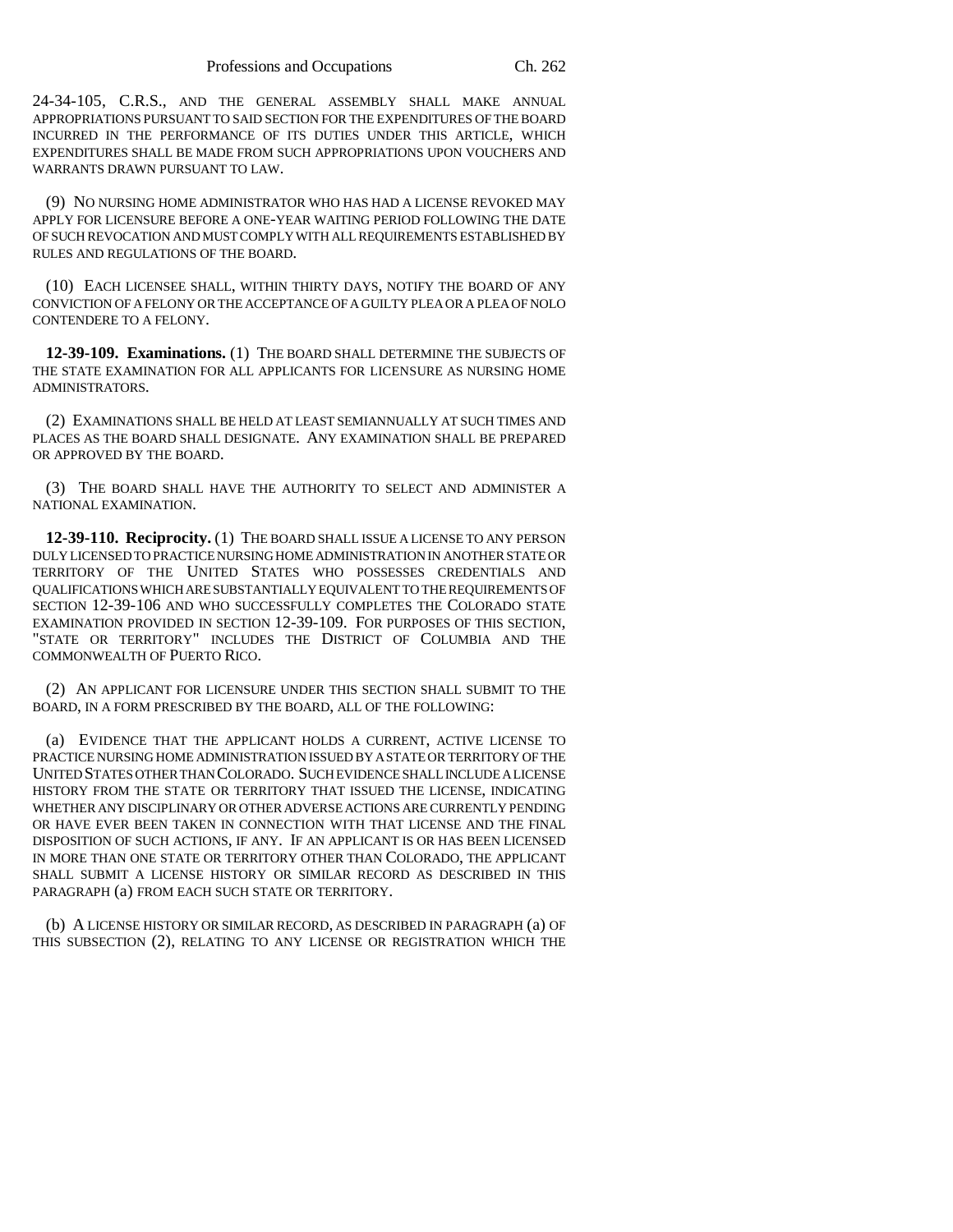APPLICANT HOLDS OR HAS HELD IN ANY OTHER HEALTH CARE OCCUPATION IN ANY STATE OR TERRITORY OTHER THAN COLORADO. FOR PURPOSES OF THIS SECTION, "HEALTH CARE OCCUPATION" INCLUDES WITHOUT LIMITATION THE PRACTICES OF MEDICINE, DENTISTRY, PSYCHIATRY, PSYCHOLOGY, NURSING, PHYSICAL THERAPY, GERONTOLOGY, CHIROPRACTIC, PODIATRY, MIDWIFERY, OPTOMETRY, PHARMACY, AND ANY OTHER PRACTICE IN WHICH INDIVIDUALS ARE TREATED FOR MEDICAL OR PSYCHOLOGICAL PROBLEMS OR CONDITIONS, AS WELL AS THE RENDITION OF ANY SERVICE SUPPORTIVE TO OR ANCILLARY TO THOSE PRACTICES.

(c) VERIFICATION THAT THE APPLICANT HAS BEEN ENGAGED IN THE PRACTICE OF NURSING HOME ADMINISTRATION, HAS TAUGHT IN A HEALTH CARE ADMINISTRATION PROGRAM, OR HAS SERVED AS A MEMBER OF A NURSING HOME SURVEY OR ACCREDITATION TEAM FOR ONE YEAR IMMEDIATELY PRECEDING THE DATE OF APPLICATION, OR HAS BEEN ENGAGED IN ONE OF THE SERVICES DESCRIBED IN THIS PARAGRAPH (c) FOR THREE OF THE FIVE YEARS IMMEDIATELY PRECEDING THE DATE OF APPLICATION.

**12-39-111. Grounds for discipline.** (1) THE BOARD HAS THE POWER TO REVOKE, SUSPEND, WITHHOLD, OR REFUSE TO RENEW ANY LICENSE, TO PLACE ON PROBATION A LICENSEE OR TEMPORARY LICENSE HOLDER, OR TO ISSUE A LETTER OF ADMONITION TO A LICENSEE IN ACCORDANCE WITH THE PROCEDURES SET FORTH IN SUBSECTION (3) OF THIS SECTION, UPON PROOF THAT SUCH PERSON:

(a) HAS PROCURED OR ATTEMPTED TO PROCURE A LICENSE BY FRAUD, DECEIT, MISREPRESENTATION, MISLEADING OMISSION, OR MATERIAL MISSTATEMENT OF FACT;

(b) HAS BEEN CONVICTED OF A FELONY OR PLED GUILTY OR NOLO CONTENDERE TO A FELONY. A CERTIFIED COPY OF THE JUDGMENT OF CONVICTION BY A COURT OF COMPETENT JURISDICTION SHALL BE PRIMA FACIE EVIDENCE OF SUCH CONVICTION. IN CONSIDERING A POSSIBLE REVOCATION, SUSPENSION, OR NONRENEWAL OF A LICENSE OR TEMPORARY LICENSE THE BOARD SHALL BE GOVERNED BY THE PROVISIONS OF SECTION 24-5-101, C.R.S.

(c) HAS HAD A LICENSE TO PRACTICE NURSING HOME ADMINISTRATION OR ANY OTHER HEALTH CARE OCCUPATION SUSPENDED OR REVOKED IN ANY JURISDICTION. A CERTIFIED COPY OF THE ORDER OF SUSPENSION OR REVOCATION SHALL BE PRIMA FACIE EVIDENCE OF SUCH SUSPENSION OR REVOCATION.

(d) HAS VIOLATED OR AIDED OR ABETTED A VIOLATION OF ANY PROVISION OF THIS ARTICLE, ANY RULE OR REGULATION ADOPTED UNDER THIS ARTICLE, OR ANY LAWFUL ORDER OF THE BOARD;

(e) HAS COMMITTED OR ENGAGED IN ANY ACT OR OMISSION WHICH FAILS TO MEET GENERALLY ACCEPTED STANDARDS FOR SUCH NURSING HOME ADMINISTRATION PRACTICE OR LICENSURE;

(f) HAS FALSIFIED OR MADE INCORRECT ENTRIES OR FAILED TO MAKE ESSENTIAL ENTRIES ON PATIENT RECORDS;

(g) IS ADDICTED TO OR DEPENDENT ON ALCOHOL OR HABIT FORMING DRUGS AS DEFINED IN SECTION 12-22-102 (13), ABUSES OR ENGAGES IN THE HABITUAL OR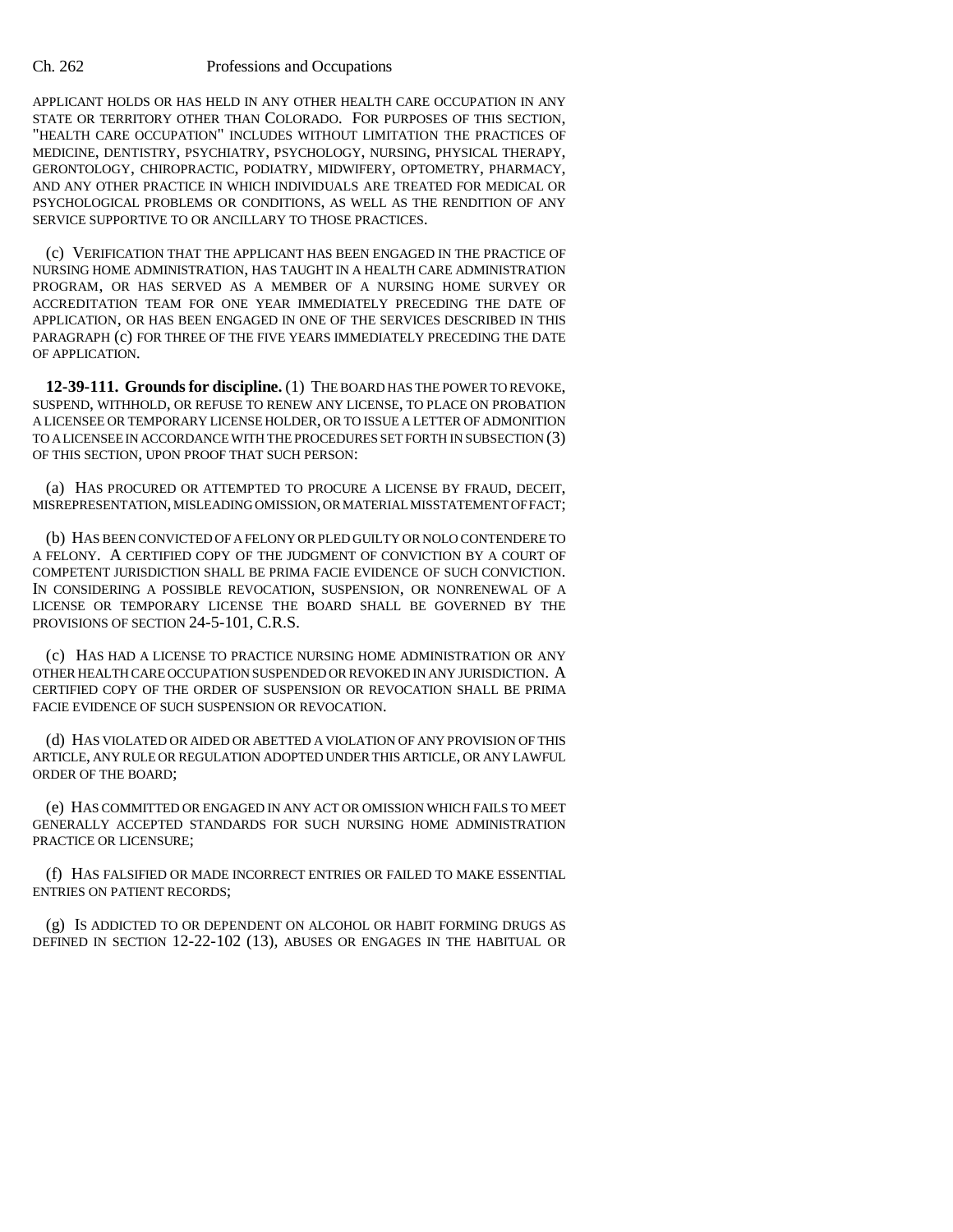EXCESSIVE USE OF ANY SUCH HABIT FORMING DRUG OR ANY CONTROLLED SUBSTANCE AS DEFINED IN SECTION 12-22-303 (7) OR 18-18-102 (5),C.R.S., OR PARTICIPATES IN THE UNLAWFUL USE OF CONTROLLED SUBSTANCES AS SPECIFIED IN SECTION 18-18-404,C.R.S.; EXCEPT THAT THE BOARD HAS THE DISCRETION NOT TO DISCIPLINE THE LICENSEE IF SUCH PERSON IS PARTICIPATING, IN GOOD FAITH, IN A PROGRAM APPROVED BY THE BOARD DESIGNED TO END SUCH ADDICTION OR DEPENDENCY;

(h) HAS A PHYSICAL OR MENTAL DISABILITY WHICH RENDERS THE LICENSEE UNABLE TO PRACTICE NURSING HOME ADMINISTRATION WITH REASONABLE SKILL AND SAFETY TO THE PATIENTS AND WHICH MAY ENDANGER THE HEALTH OR SAFETY OF PERSONS UNDER SUCH LICENSEE'S CARE;

(i) HAS VIOLATED THE CONFIDENTIALITY OF INFORMATION OR KNOWLEDGE AS PRESCRIBED BY LAW CONCERNING ANY PATIENT;

(j) HAS VIOLATED SECTION 18-13-119,C.R.S., CONCERNING THE ABUSE OF HEALTH INSURANCE; OR

(k) HAS FAILED TO POST IN THE NURSING HOME FACILITY IN A CONSPICUOUS PLACE AND IN CLEARLY LEGIBLE TYPE A NOTICE GIVING THE ADDRESS AND TELEPHONE NUMBER OF THE BOARD AND STATING THAT COMPLAINTS MAY BE MADE TO THE BOARD.

(2) THE BOARD NEED NOT FIND THAT THE ACTIONS WHICH ARE GROUNDS FOR DISCIPLINE WERE WILLFUL OR NEGLIGENT, BUT IT MAY CONSIDER THE SAME IN DETERMINING THE NATURE OF DISCIPLINARY SANCTIONS TO BE IMPOSED.

(3) WHEN A COMPLAINT OR AN INVESTIGATION DISCLOSES AN INSTANCE OF MISCONDUCT WHICH, IN THE OPINION OF THE BOARD, DOES NOT WARRANT FORMAL ACTION BY THE BOARD BUT WHICH SHOULD NOT BE DISMISSED WITHOUT MERIT, A LETTER OF ADMONITION MAY BE SENT BY CERTIFIED MAIL TO THE NURSING HOME ADMINISTRATOR AGAINST WHOM THE COMPLAINT WAS MADE AND A COPY TO THE PERSON MAKING THE COMPLAINT. WHEN A LETTER OF ADMONITION IS SENT BY CERTIFIED MAIL BY THE BOARD TO A NURSING HOME ADMINISTRATOR AGAINST WHOM A COMPLAINT HAS BEEN MADE, SUCH NURSING HOME ADMINISTRATOR SHALL BE ADVISED OF THE RIGHT TO REQUEST IN WRITING, WITHIN TWENTY DAYS AFTER PROVEN RECEIPT OF THE LETTER, THAT FORMAL DISCIPLINARY PROCEEDINGS BE INITIATED TO ADJUDICATE THE PROPRIETY OF THE CONDUCT UPON WHICH THE LETTER OF ADMONITION IS BASED. IF SUCH REQUEST IS TIMELY MADE, THE LETTER OF ADMONITION SHALL BE DEEMED VACATED, AND THE MATTER SHALL BE PROCESSED BY MEANS OF FORMAL DISCIPLINARY PROCEEDINGS, PURSUANT TO ARTICLE 4 OF TITLE 24, C.R.S.

(4) IF THE BOARD FINDS THE CHARGES PROVEN AND ORDERS THAT DISCIPLINE BE IMPOSED, IT MAY ALSO REQUIRE THE LICENSEE TO PARTICIPATE IN A TREATMENT PROGRAM OR COURSE OF TRAINING OR EDUCATION AS A REQUIREMENT FOR REINSTATEMENT AS MAY BE NEEDED TO CORRECT ANY DEFICIENCY FOUND IN THE HEARING.

**12-39-112. Withholding or denial of license - hearing.** THE BOARD HAS THE AUTHORITY, PURSUANT TO ARTICLE 4 OF TITLE 24, C.R.S., TO DETERMINE WHETHER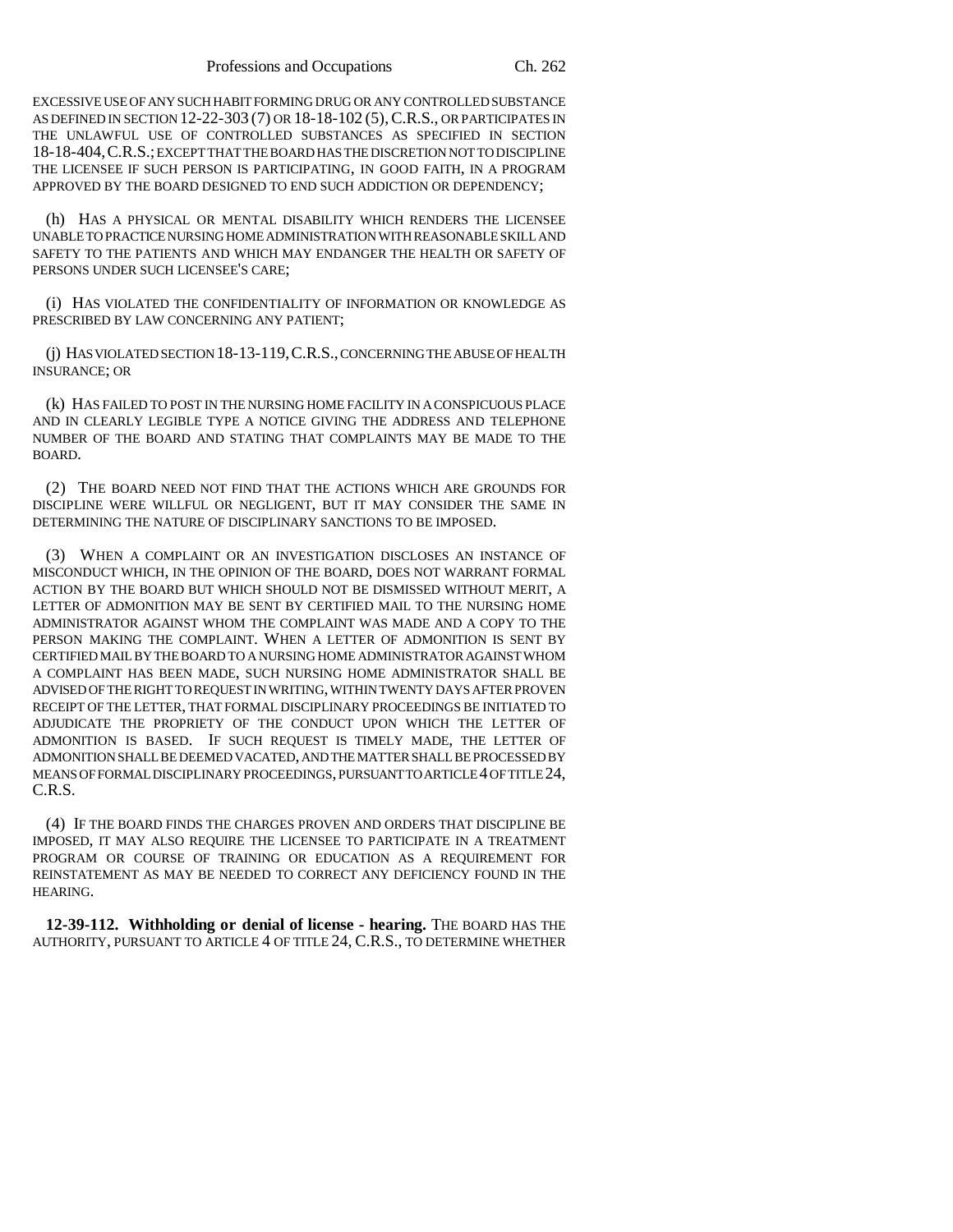AN APPLICANT FOR A LICENSE OR A TEMPORARY LICENSE TO PRACTICE AS A NURSING HOME ADMINISTRATOR POSSESSES THE QUALIFICATIONS REQUIRED BY THIS ARTICLE, OR WHETHER THERE ARE REASONABLE GROUNDS TO BELIEVE THAT SUCH APPLICANT HAS DONE ANY OF THE ACTS SET FORTH IN SECTION 12-39-111 AS GROUNDS FOR DISCIPLINE. AS USED IN THIS SECTION, "APPLICANT" DOES NOT INCLUDE A PERSON SEEKING THE RENEWAL OF A LICENSE.

**12-39-113. Mental and physical examination of licensees.** (1) (a) IF THE BOARD HAS REASONABLE GROUNDS TO BELIEVE THAT A LICENSEE OR TEMPORARY LICENSE HOLDER IS UNABLE TO PRACTICE WITH REASONABLE SKILL AND SAFETY TO PATIENTS BECAUSE OF A CONDITION DESCRIBED IN SECTION  $12-39-111(1)(g)$  OR  $(1)(h)$ , IT MAY REQUIRE SUCH PERSON TO SUBMIT TO A MENTAL OR PHYSICAL EXAMINATION BY A PHYSICIAN IT DESIGNATES. UPON THE FAILURE OF SUCH PERSON TO SUBMIT TO SUCH MENTAL OR PHYSICAL EXAMINATION, UNLESS DUE TO CIRCUMSTANCES BEYOND SUCH PERSON'S CONTROL, THE BOARD MAY SUSPEND SUCH PERSON'S LICENSE UNTIL SUCH TIME AS SUCH PERSON SUBMITS TO THE REQUIRED EXAMINATIONS.

(b) EVERY LICENSEE OR TEMPORARY LICENSE HOLDER BY ENGAGING IN THE PRACTICE OF NURSING HOME ADMINISTRATION IN THIS STATE OR BY APPLYING FOR THE RENEWAL OF A LICENSE OR TEMPORARY LICENSE SHALL BE DEEMED TO HAVE GIVEN CONSENT TO SUBMIT TO A MENTAL OR PHYSICAL EXAMINATION WHEN SO DIRECTED IN WRITING BY THE BOARD. THE DIRECTION TO SUBMIT TO SUCH AN EXAMINATION SHALL CONTAIN THE BASIS OF THE BOARD'S REASONABLE GROUNDS TO BELIEVE THAT THE LICENSEE IS UNABLE TO PRACTICE WITH REASONABLE SKILL AND SAFETY TO PATIENTS BECAUSE OF A CONDITION DESCRIBED IN SECTION 12-39-111 (1) (g) OR (1) (h). THE LICENSEE SHALL BE DEEMED TO HAVE WAIVED ALL OBJECTIONS TO THE ADMISSIBILITY OF THE EXAMINING PHYSICIAN'S TESTIMONY OR EXAMINATION REPORTS ON THE GROUND OF PRIVILEGED COMMUNICATION.

(2) NOTHING IN THIS SECTION SHALL PREVENT THE LICENSEE FROM SUBMITTING TESTIMONY OR EXAMINATION REPORTS OF A PHYSICIAN DESIGNATED BY THE LICENSEE THAT PERTAINS TO A CONDITION DESCRIBED IN SECTION  $12-39-111$  (1) (g) OR (1) (h) WHICH MAY BE CONSIDERED BY THE BOARD IN CONJUNCTION WITH, BUT NOT IN LIEU OF, TESTIMONY AND EXAMINATION REPORTS OF THE PHYSICIAN DESIGNATED BY THE BOARD.

(3) THE RESULTS OF ANY MENTAL OR PHYSICAL EXAMINATION ORDERED BY THE BOARD SHALL NOT BE USED AS EVIDENCE IN ANY PROCEEDING OTHER THAN ONE BEFORE THE BOARD AND SHALL NOT BE DEEMED PUBLIC RECORDS NOR MADE AVAILABLE TO THE PUBLIC.

**12-39-114. Disciplinary proceedings - administrative law judge - judicial review.** (1) THE BOARD, THROUGH THE DEPARTMENT OF REGULATORY AGENCIES, HAS THE AUTHORITY TO DESIGNATE AN ADMINISTRATIVE LAW JUDGE TO CONDUCT HEARINGS ON ANY MATTER WITHIN THE BOARD'S JURISDICTION. ANY DESIGNATED ADMINISTRATIVE LAW JUDGE SHALL HAVE THE POWERS AND DUTIES SET FORTH IN ARTICLE 4 OF TITLE 24, C.R.S., AND SHALL BE APPOINTED PURSUANT TO PART 10 OF ARTICLE 30 OF TITLE 24, C.R.S.

(2) DISCIPLINARY PROCEEDINGS MAY BE COMMENCED WHEN THE BOARD HAS REASONABLE GROUNDS TO BELIEVE THAT A LICENSEE UNDER THE BOARD'S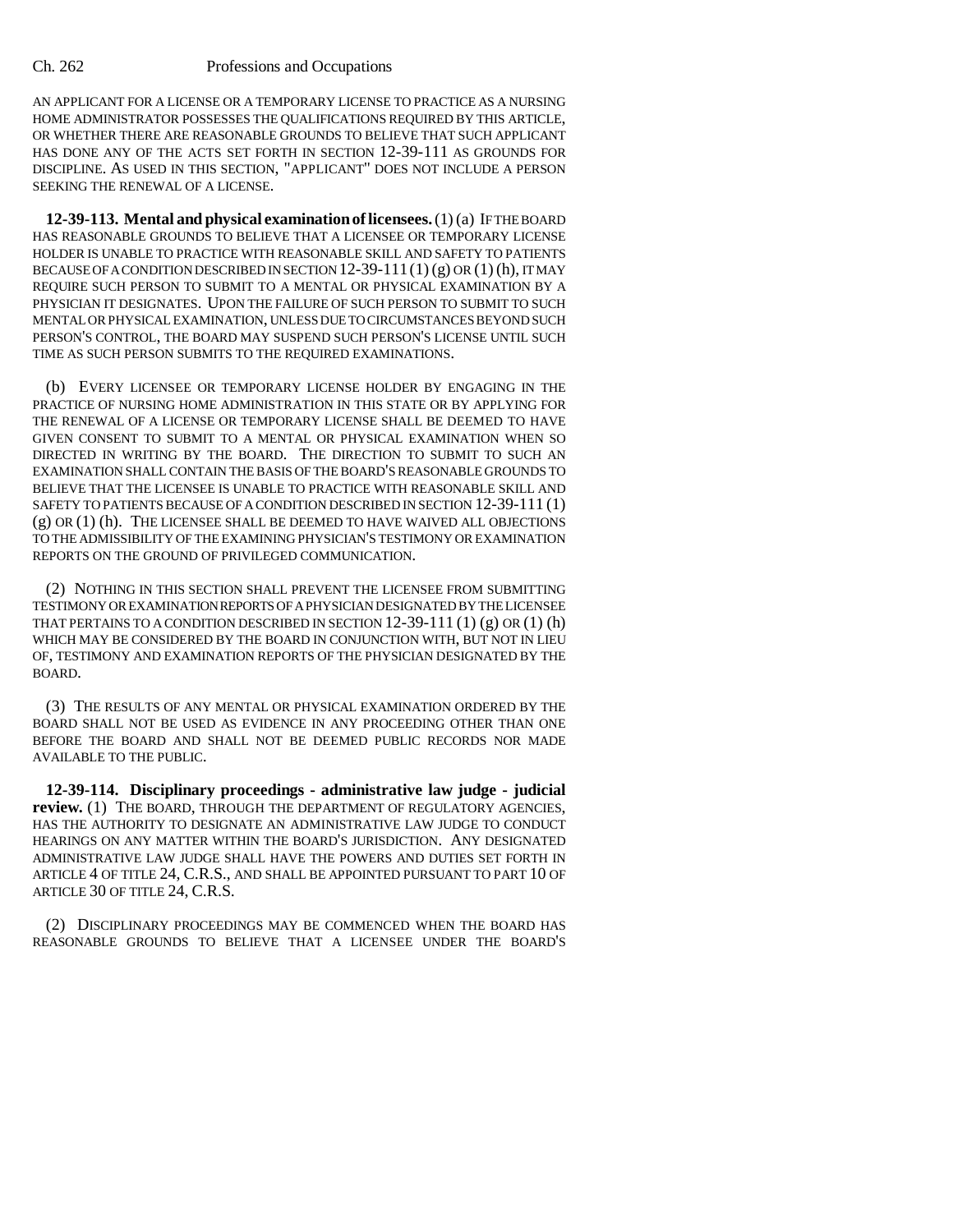JURISDICTION HAS COMMITTED ACTS IN VIOLATION OF SECTION 12-39-111.

(3) DISCIPLINARY PROCEEDINGS SHALL BE CONDUCTED IN THE MANNER PRESCRIBED BY ARTICLE 4 OF TITLE 24,C.R.S., AND THE HEARING AND OPPORTUNITY FOR REVIEW SHALL BE CONDUCTED PURSUANT TO SAID ARTICLE BY THE BOARD OR AN ADMINISTRATIVE LAW JUDGE, AT THE BOARD'S DISCRETION.

(4) NO PREVIOUSLY ISSUED LICENSE TO ENGAGE IN THE PRACTICE OF NURSING HOME ADMINISTRATION SHALL BE REVOKED OR SUSPENDED UNTIL A HEARING HAS BEEN CONDUCTED PURSUANT TO SECTION 24-4-105, C.R.S., OR, FOR EMERGENCY SITUATIONS, PURSUANT TO SECTION 24-4-104 (4), C.R.S. THE DENIAL OF AN APPLICATION TO RENEW AN EXISTING LICENSE SHALL BE TREATED IN ALL RESPECTS AS A REVOCATION.

(5) ANY PERSON PARTICIPATING IN GOOD FAITH IN THE MAKING OF A COMPLAINT OR REPORT OR PARTICIPATING IN ANY INVESTIGATIVE OR ADMINISTRATIVE PROCEEDING PURSUANT TO THIS ARTICLE SHALL BE IMMUNE FROM ANY LIABILITY, CIVIL OR CRIMINAL, THAT OTHERWISE MIGHT RESULT BY REASON OF SUCH ACTION.

(6) COMPLAINTS, INVESTIGATIONS, HEARINGS, MEETINGS, OR ANY OTHER PROCEEDINGS OF THE BOARD CONDUCTED PURSUANT TO THE PROVISIONS OF THIS ARTICLE AND RELATING TO DISCIPLINARY PROCEEDINGS SHALL BE EXEMPT FROM THE PROVISION OF ANY LAW REQUIRING THAT PROCEEDINGS OF THE BOARD BE CONDUCTED PUBLICLY OR THAT THE MINUTES OR RECORDS OF THE BOARD WITH RESPECT TO ACTION OF THE BOARD TAKEN PURSUANT TO THE PROVISIONS OF THIS ARTICLE BE OPEN TO PUBLIC INSPECTION; EXCEPT THAT THIS EXEMPTION SHALL APPLY ONLY WHEN THE BOARD, OR AN ADMINISTRATIVE LAW JUDGE ACTING ON BEHALF OF THE BOARD SPECIFICALLY DETERMINES THAT IT IS IN THE BEST INTEREST OF A COMPLAINANT OR OTHER RECIPIENT OF SERVICES TO KEEP SUCH PROCEEDINGS OR DOCUMENTS RELATING THERETO CLOSED TO THE PUBLIC, OR IF THE LICENSEE IS VIOLATING SECTION 12-39-111 (1) (g), PARTICIPATING IN GOOD FAITH IN A PROGRAM APPROVED BY THE BOARD OR DESIGNED BY THE BOARD TO END ANY ADDICTION OR DEPENDENCY SPECIFIED IN SAID SECTION, AND THE LICENSEE HAS NOT VIOLATED ANY PROVISIONS OF THE BOARD ORDER REGARDING PARTICIPATION IN SUCH A TREATMENT PROGRAM. IF THE BOARD DETERMINES THAT IT IS IN THE BEST INTEREST OF A COMPLAINANT OR OTHER RECIPIENT OF SERVICES TO KEEP SUCH PROCEEDINGS OR DOCUMENTS RELATING THERETO CLOSED TO THE PUBLIC, THEN THE FINAL ACTION OF THE BOARD SHALL BE OPEN TO THE PUBLIC WITHOUT DISCLOSING THE NAME OF THE CLIENT OR OTHER RECIPIENT. FINAL BOARD ACTIONS AND ORDERS APPROPRIATE FOR JUDICIAL REVIEW MAY BE JUDICIALLY REVIEWED IN THE COURT OF APPEALS IN ACCORDANCE WITH SECTION 24-4-106 (11), C.R.S.

**12-39-115. Temporary advisory committees - immunity.** (1) THE BOARD MAY APPOINT TEMPORARY ADVISORY COMMITTEES, INCLUDING TEMPORARY PROFESSIONAL REVIEW COMMITTEES, TO ASSIST IN THE PERFORMANCE OF ITS DUTIES WITH RESPECT TO INDIVIDUAL INVESTIGATIONS. EACH TEMPORARY ADVISORY COMMITTEE SHALL CONSIST OF AT LEAST THREE LICENSEES WHO HAVE EXPERTISE IN THE AREA UNDER REVIEW. MEMBERS OF TEMPORARY ADVISORY COMMITTEES SHALL RECEIVE NO COMPENSATION FOR THEIR SERVICES BUT SHALL BE REIMBURSED FOR THE ACTUAL AND NECESSARY EXPENSES INCURRED IN THE PERFORMANCE OF THEIR DUTIES.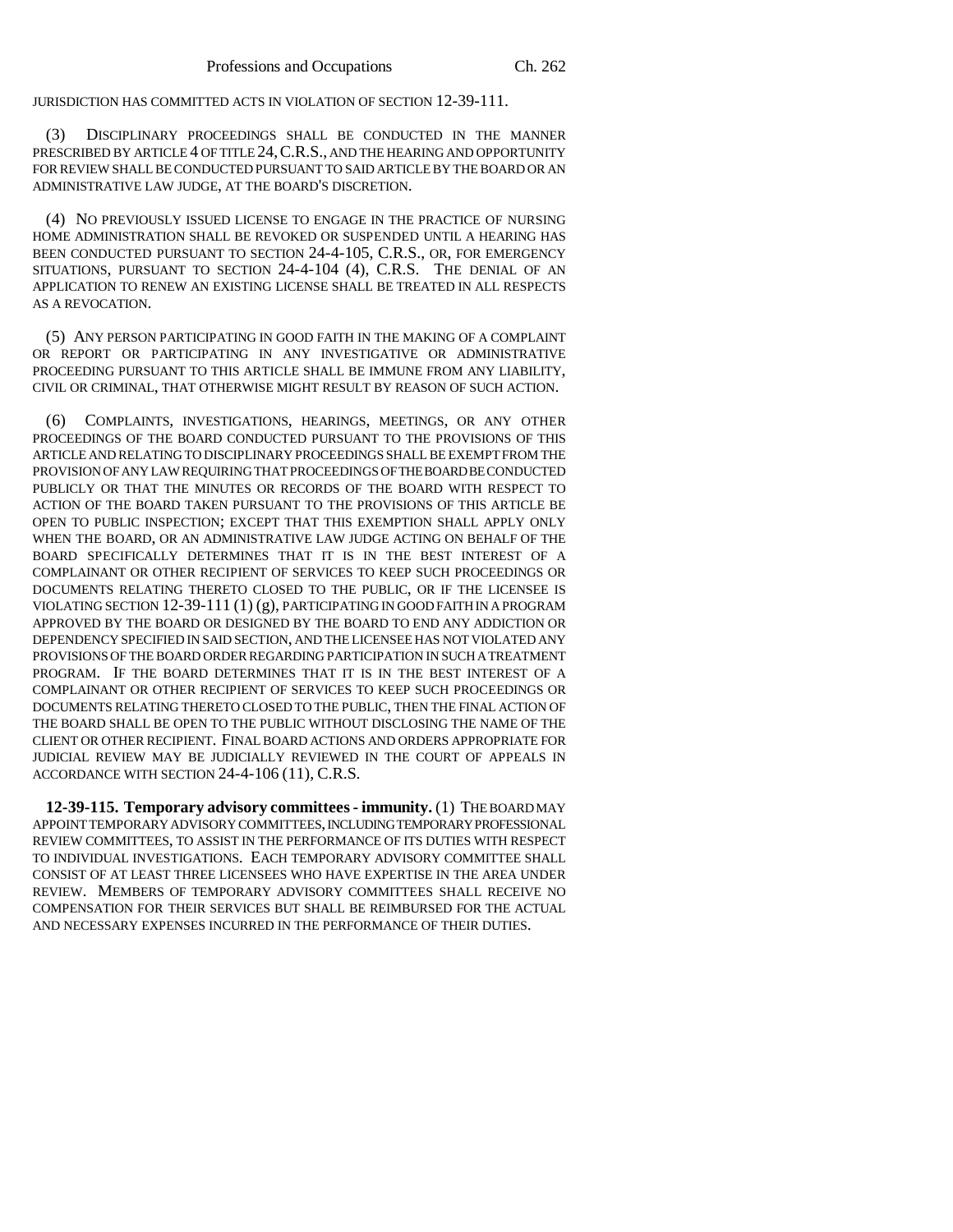(2) IF A PROFESSIONAL REVIEW COMMITTEE IS ESTABLISHED PURSUANT TO SUBSECTION (1) OF THIS SECTION TO INVESTIGATE THE QUALITY OF CARE BEING GIVEN BY A PERSON LICENSED PURSUANT TO THIS ARTICLE, SUCH COMMITTEE SHALL INCLUDE IN ITS MEMBERSHIP AT LEAST THREE PERSONS LICENSED IN THE SAME CATEGORY AS THE LICENSEE UNDER REVIEW, BUT SUCH COMMITTEE MAY BE AUTHORIZED TO ACT ONLY BY THE BOARD.

(3) ANY MEMBER OF THE BOARD OR PROFESSIONAL REVIEW COMMITTEE AUTHORIZED BY THE BOARD, AND ANY WITNESS APPEARING BEFORE THE BOARD OR SUCH PROFESSIONAL REVIEW COMMITTEE, SHALL BE IMMUNE FROM SUIT IN ANY CIVIL ACTION BROUGHT BY A LICENSEE WHO IS THE SUBJECT OF A PROFESSIONAL REVIEW PROCEEDING, IF SUCH MEMBER OR WITNESS ACTS IN GOOD FAITH WITHIN THE SCOPE OF THE FUNCTION OF THE BOARD OR COMMITTEE, HAS MADE A REASONABLE EFFORT TO OBTAIN THE FACTS OF THE MATTER BEFORE THE COMMITTEE OR BOARD, AND ACTS IN THE REASONABLE BELIEF THAT THE ACTION TAKEN IS WARRANTED BY THE FACTS.

**12-39-116. Unlawful practices.** (1) IT IS UNLAWFUL FOR ANY PERSON:

(a) TO PRACTICE AS A NURSING HOME ADMINISTRATOR UNLESS LICENSED THEREFOR;

(b) TO USE IN CONNECTION WITH SUCH PERSON'S NAME ANY DESIGNATIONS TENDING TO IMPLY THAT SUCH PERSON IS A LICENSED NURSING HOME ADMINISTRATOR, UNLESS SUCH PERSON IN FACT HOLDS A VALID LICENSE THEREFOR;

(c) TO PRACTICE AS A NURSING HOME ADMINISTRATOR DURING A PERIOD WHEN SUCH PERSON'S LICENSE HAS BEEN SUSPENDED OR REVOKED;

(d) TO SELL, FRAUDULENTLY OBTAIN, OR FURNISH A LICENSE TO PRACTICE AS A NURSING HOME ADMINISTRATOR, OR TO AID OR ABET THEREIN.

(2) ANY PERSON WHO VIOLATES THE PROVISIONS OF THIS SECTION COMMITS A CLASS 3 MISDEMEANOR AND SHALL BE PUNISHED AS PROVIDED IN SECTION 18-1-106, C.R.S. ANY PERSON WHO SUBSEQUENTLY VIOLATES ANY PROVISION OF THIS SECTION WITHIN THREE YEARS AFTER THE DATE OF THE FIRST CONVICTION COMMITS A CLASS 6 FELONY AND SHALL BE PUNISHED AS PROVIDED IN SECTION 18-1-105, C.R.S.

**12-39-117. Cease and desist orders.** IF AS THE RESULT OF AN INVESTIGATION OF A COMPLAINT BY ANY PERSON OR ON THE BOARD'S OWN MOTION THE BOARD DETERMINES THAT ANY PERSON IS ACTING OR HAS ACTED WITHOUT THE REQUIRED LICENSE, THE BOARD MAY ENTER AN ORDER REQUIRING SUCH PERSON TO CEASE AND DESIST FROM SUCH VIOLATION. THE ORDER SHALL SET FORTH THE STATUTES AND RULES AND REGULATIONS ALLEGED TO HAVE BEEN VIOLATED, THE FACTS ALLEGED TO HAVE CONSTITUTED THE VIOLATION, AND THE REQUIREMENT THAT ALL UNLAWFUL ACTS IMMEDIATELY CEASE. NO STAY OF A CEASE AND DESIST ORDER SHALL BE ISSUED BEFORE A HEARING HAS BEEN HELD AT WHICH BOTH PARTIES HAVE HAD AN OPPORTUNITY TO APPEAR. MATTERS BROUGHT BEFORE A COURT PURSUANT TO THIS SECTION SHALL HAVE PREFERENCE OVER OTHER MATTERS ON THE CALENDAR OF THE COURT.

**12-39-118. Injunctive proceedings.** THE BOARD, IN THE NAME OF THE PEOPLE OF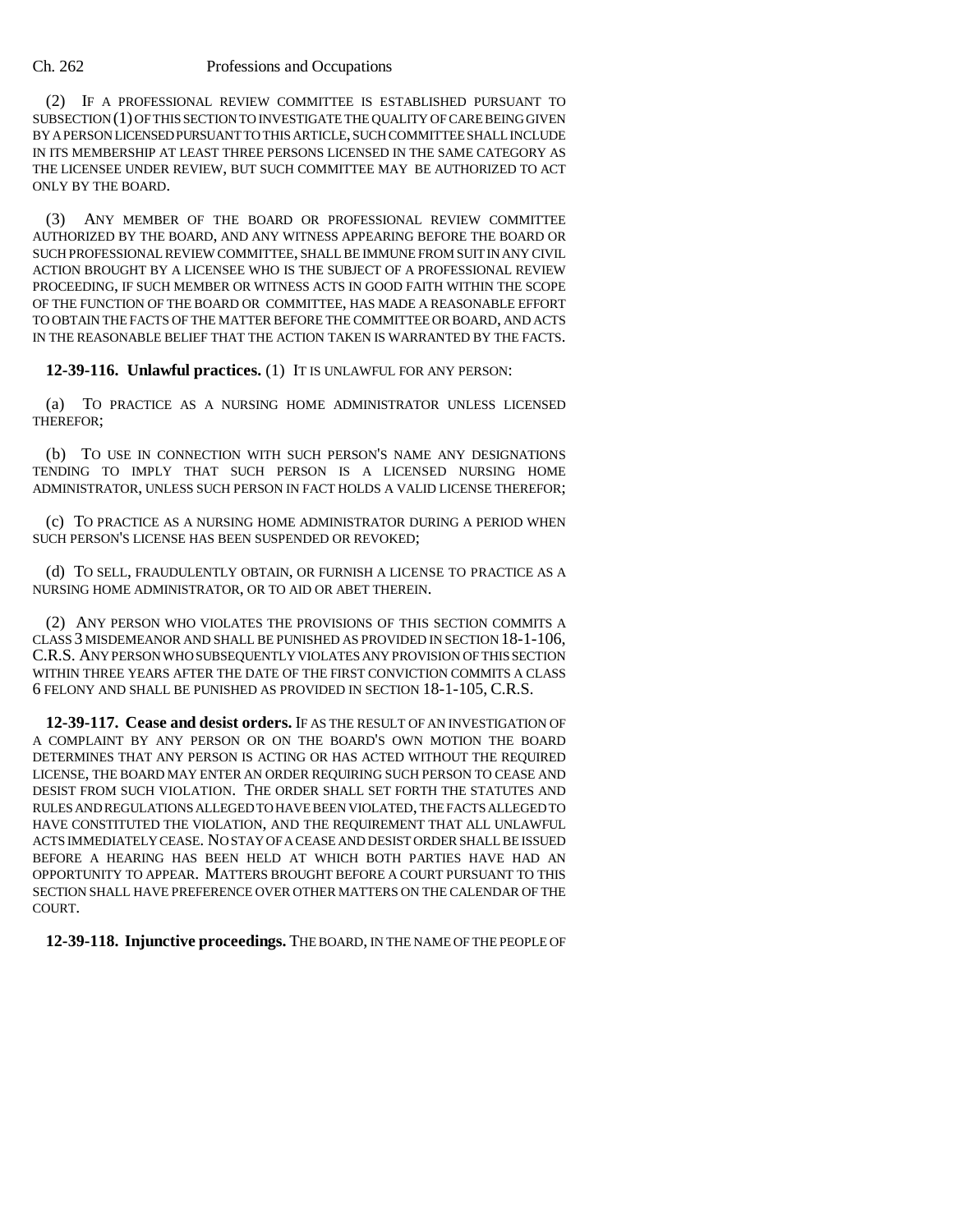THE STATE OF COLORADO, MAY APPLY FOR INJUNCTIVE RELIEF THROUGH THE ATTORNEY GENERAL OR THE DISTRICT ATTORNEY IN ANY COURT OF COMPETENT JURISDICTION TO ENJOIN ANY PERSON WHO DOES NOT POSSESS A CURRENTLY VALID OR ACTIVE NURSING HOME ADMINISTRATOR'S LICENSE FROM COMMITTING ANY ACT DECLARED TO BE UNLAWFUL OR PROHIBITED BY THIS ARTICLE. IN ANY ACTION TAKEN PURSUANT TO THIS SECTION THE COURT SHALL NOT REQUIRE THE BOARD TO PLEAD OR PROVE IRREPARABLE INJURY OR INADEQUACY OF A REMEDY AT LAW OR TO POST A BOND. IF IT IS ESTABLISHED THAT THE DEFENDANT HAS BEEN OR IS COMMITTING AN ACT DECLARED TO BE UNLAWFUL OR PROHIBITED BY THIS ARTICLE, THE COURT OR ANY JUDGE THEREOF SHALL ENTER A DECREE PERPETUALLY ENJOINING SAID DEFENDANT FROM FURTHER COMMITTING SUCH ACT. IN THE CASE OF A VIOLATION OF ANY INJUNCTION ISSUED UNDER THE PROVISIONS OF THIS SECTION, THE COURT OR ANY JUDGE THEREOF MAY SUMMARILY TRY AND PUNISH THE OFFENDER FOR CONTEMPT OF COURT. SUCH INJUNCTIVE PROCEEDINGS SHALL BE IN ADDITION TO, AND NOT IN LIEU OF, ALL PENALTIES AND OTHER REMEDIES PROVIDED IN THIS ARTICLE.

**12-39-119. Nursing home administrators of church or religious denominations - exempt.** A PERSON WHO SERVES AS AN ADMINISTRATOR OF A NURSING HOME CONDUCTED EXCLUSIVELY FOR PERSONS WHO RELY UPON TREATMENT BY SPIRITUAL MEANS ALONE, THROUGH PRAYER IN ACCORDANCE WITH THE CREED OR TENETS OF A CHURCH OR RELIGIOUS DENOMINATION, SHALL BE EXEMPT FROM THE PROVISIONS OF THIS ARTICLE.

**12-39-120. Records.** THE BOARD SHALL KEEP FORMAL RECORDS OF ALL COMPLAINTS IT RECEIVES AND OF THE FINAL DISPOSITION OF SUCH COMPLAINTS. THE BOARD SHALL BE RESPONSIBLE FOR IMPLEMENTING A TRACKING SYSTEM TO FACILITATE THE RETRIEVAL OF SUCH RECORDS.

**12-39-121. Repeal of article.** (1) THIS ARTICLE IS REPEALED, EFFECTIVE JULY 1, 1999.

(2) PRIOR TO SUCH REPEAL, THE LICENSING FUNCTIONS OF THE BOARD OF EXAMINERS OF NURSING HOME ADMINISTRATORS SHALL BE REVIEWED AS PROVIDED IN SECTION 24-34-104, C.R.S.

**SECTION 2.** 24-34-104 (22) (b) (II), Colorado Revised Statutes, 1988 Repl. Vol., is repealed as follows:

**24-34-104. General assembly review of regulatory agencies and functions for termination, continuation, or reestablishment.** (22) (b) The following boards and agencies in the division of registrations shall terminate July 1, 1993:

(II) Board of examiners of nursing home administrators, created by article 39 of title 12, C.R.S.

**SECTION 3.** 24-34-104 (28), Colorado Revised Statutes, 1988 Repl. Vol., as amended, is amended BY THE ADDITION OF A NEW PARAGRAPH to read:

**24-34-104. General assembly review of regulatory agencies and functions for termination, continuation, or reestablishment.** (28) (c) THE FOLLOWING BOARD AND ITS LICENSING FUNCTIONS SHALL TERMINATE JULY 1, 1999: THE BOARD OF